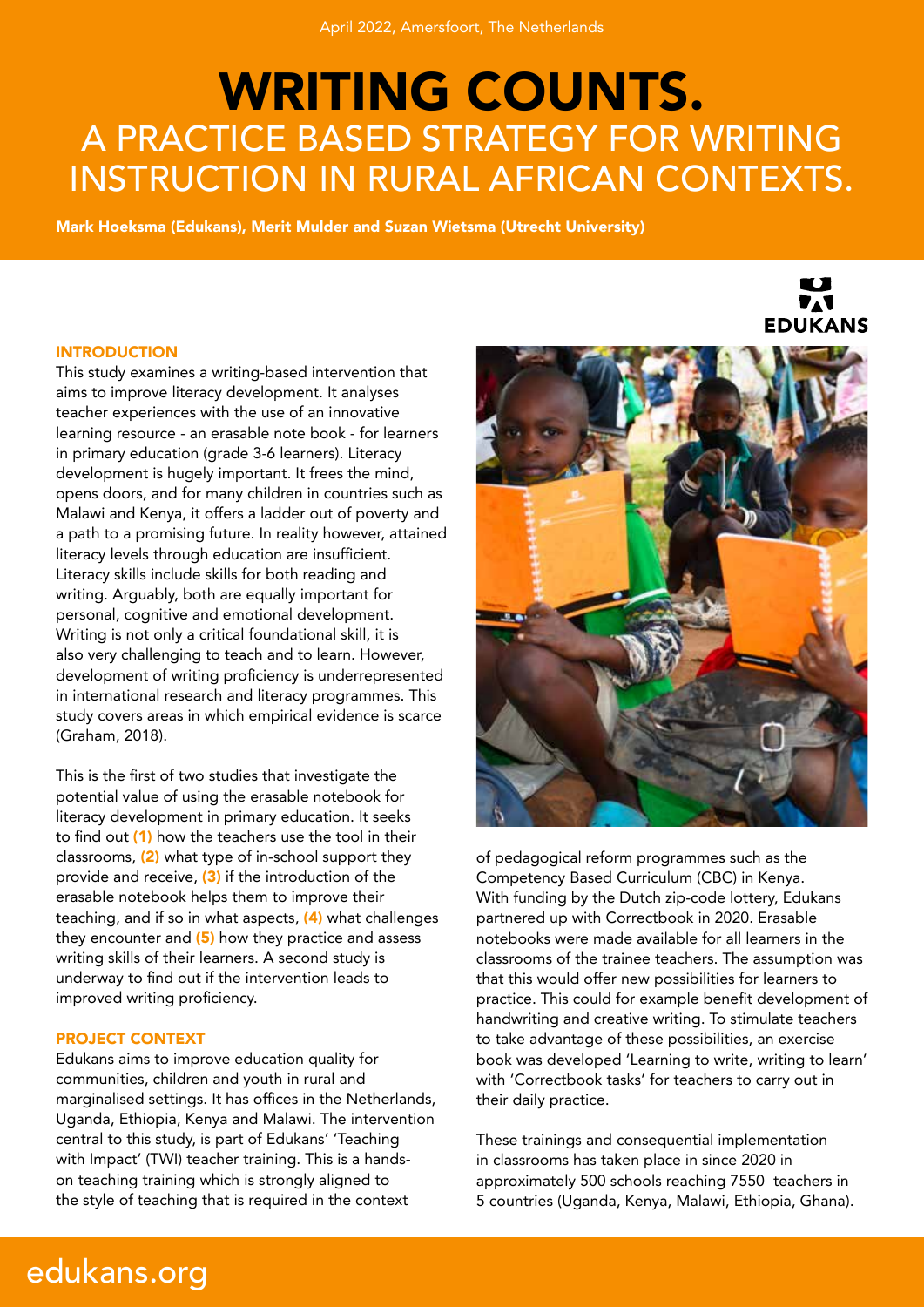

#### THEORETICAL UNDERPINNINGS

In order to investigate the key aspects of improved teaching and learning related to writing instruction, the structure of the 'writing framework' proposed by Van Weijen & Janssen (2018) was followed. A distinction is made between (1) *general characteristics of high quality education that are relevant for all subjects,*  (2) *teachers' professional qualities and* (3) specific *variables for writing instruction.* In accordance with this framework, the dynamic model of educational effectiveness (Kyrikiades et al. 2009) and the International Comparative Analysis of Learning and Teaching (Van de Grift, 2007) were incorporated. In addition, to contextualise framework for primary education in Kenya and Malawi, dominant elements of quality education reform programmes in Sub-Saharan Africa were integrated. In these reforms discoverybased approaches rooted in a social constructivist learning philosophy are dominant (Westbrook et al., 2013; Altinyelken & Hoeksma, 2021).

For category 3, the process-oriented approach for writing was followed (Grabe & Kaplan, 2014; De La Paz & McCutchen, 2011). Graham & Rijlaarsdam (2016) and Purves (1992) provided viewpoints for criteria and standards in the context of writing assessment.

#### **METHODS**

edukans.org

The current study takes a qualitative and evaluative approach to gain insights from implementation experiences from Kenya and Malawi. Methods include interviews and classroom observations of five teachers in both countries (the participants), classroom observations of another 35 teachers and a focus group discussion.

In both countries a sampling procedure was followed to create a mix of participants that would be representative for the total group of trained teachers. In addition gender balance was taken into account. The interviews were semi-structured to avoid overlooking important underlying constructs and phenomena. They interviews were carried out in person by local researchers in Malawi (two interviewers) and Kenya (single interviewer). For classroom observation two observation instruments were used: the effective pedagogical behaviour (EPB) assessment tool and the Active Teaching and Learning (ATL) observation tool. Both measure general characteristics of effective teaching and teachers' professional quality.

The aim of the focus group discussion with 4 Kenyan teachers was to gain more in-depth understanding of the development of learners' writing skills and the mechanisms behind this development.







### EPB OBSERVATION (5 POINT SCALE) Skills for:

- Creating Safe Learning Environment,
- Classroom Management
- Effective instruction
- $\checkmark$  Intense and Differentiated learning



## Skills for:

- Variation
- Real life practice
- Concept building
- Assessment
- Encouraging confidence
- $\checkmark$  Time on task
- $\checkmark$  Critical and creative thinking
- $\checkmark$  Initiative and independence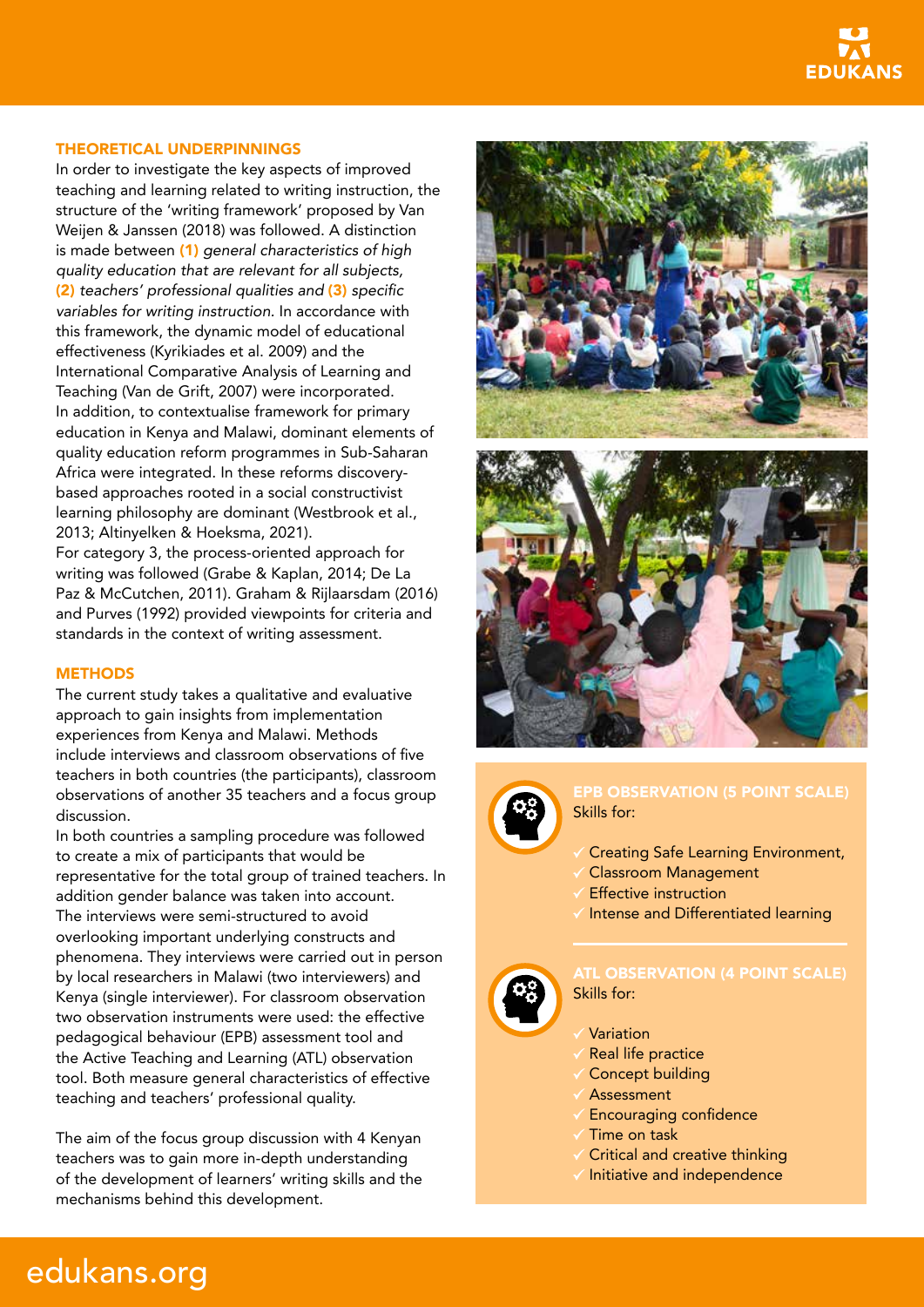

#### RESULTS

(1) How do the teachers use the erasable notebook it in their classrooms. Firstly, they use it in all subjects. One teacher even reported how his learners worked with it in physical education lessons. Secondly, they always use it in combination with text books, exercise and paper note books. Thirdly, the majority of the teachers in Kenya make reference to the alignment of this approach to CBC and the need to organise more peer and group work and to introduce exercises that stimulate higher order learning.

Students take notes throughout the lesson (e.g. in dictation or summarising key points) and draft answers to questions or exercises. They are also encouraged to make drawings (e.g. of geometrical shapes in maths lessons); most teachers had not considered drawing before. More than before teachers organise peer learning, for example by instructing their students to compare their notes with each other, and assess and revise their work.

#### (2) What type of in school support do they provide

and receive? While implementing the approach, teachers received support from their peers and head teacher. In Kenya all teachers mention having received useful feedback from their colleagues and in some cases the head teacher. This has increased their confidence to apply the tool in the classroom. In Malawi there is less evidence from support on school level.

- (3) Did it help improve teaching and learning; and if so, in what aspects? Many aspects were repeatedly mentioned and confirmed by observation; e.g. increased time on task, more focused practice, more critical or creative thinking activities, more learner initiative. Some remarked that their job of teaching became easier, others found that the workload had shifted from the delivering the lesson itself to lesson preparation.
	- K3: So, we engage the learners more, we find that the learners are no longer relying on the teacher.
	- K1: I stopped having a passive class. The classes are very active and the teacher spends more time on preparing and using a variety of teaching methods.
	- K3: They acquired more vocab by doing exercises. Automation is important and motivation as the realising that they are doing well.



- "We have a lot what we do with the correctbooks, especially with the new CBC curriculum we really do a lot like drawing, dictation, asking and answering questions, most of them are written. That is why we find the correctbook very important to us. There are so many activities"
- "In English we have dictation and matching items or sentences or finishing up sentences. Then we use it mostly in dictation where the learners learn how to write new words."
- " When it comes to mathematics, we have our shapes. These learners are able to draw good shapes like the triangles, the rectangles and the cubes, and the correct books actually helped us a lot on that. In mathematics, the correct books are being used in our classes, especially in class six."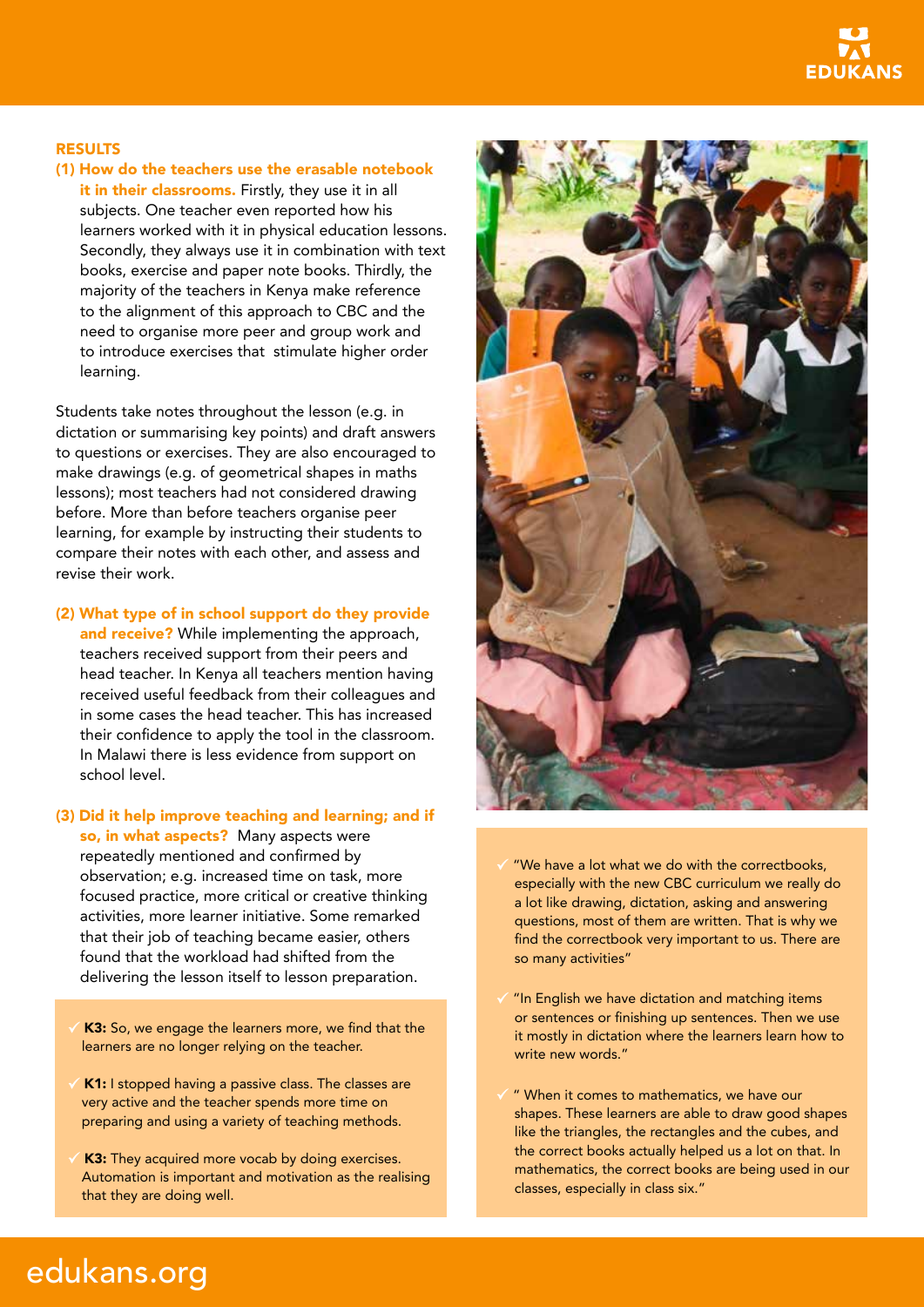Observations on the EPB instrument confirmed claims by teachers that they improved in offering clear and structured instructions with clear goals, as well as wellstructured lessons.

Teachers also regularly carried out classroom assessments and adapted instruction, tasks, and guidance to differences between students. This confirms various statements indicating that teachers perceive the tool to be an important resource for differentiation. Especially in Kenya, participants routinely used the erasable notebook for quick assessments of (pre-) knowledge and systematically monitored the progress and understanding of the learners during the lessons by going around class and checking their erasable notebooks.

- K4: If a learner is good at handwriting they can write, but if a learner is not good at handwriting, they can draw. They feel appreciated in this way.
- K2: I am able to identify the progress of this learner in writing because you realise that maybe in the first exercises, this learner was not able to shape some letters majorly F and maybe I and some even find it difficult in writing the letter A.

Without exception, participants witnessed increased motivation in their classrooms. Their learners looked forward to work with the erasable notebook and were ready to go at the start of the lesson. The teacherstudent interactions mentioned had a direct, active and immediate character. A lot of enjoyment was reported and observed.

- K1: In fact they are the ones that motivate me even more. They want homework, they want work, they want to use the correctbook. So I feel motivated also.
- K3: Curiosity of learning has risen. With the use of the CB they want to learn more. This has improved in most of the learners
- K2: The learners are motivated, the moment you walk in the classroom, you see they do not have the textbooks (on the side) and have the correctbook in front. They are always prepared and motivated to use it.

Associated with remarks about motivation, teachers repeatedly reported confidence in implementing the approach.

K1: I have allot of confidence, I have seen the impact on the learners and I have seen the learners happy. And for me as a teacher it is very very important, very vital.

Some teachers gave examples of teachers planning creative ways to trigger learners' imagination.

- **FG.T1:** I found a newspaper showing a picture, impact of a drought with cracking soil and no water. Using this exercise I asked them to write a story about what could have happened. This way we are feeding their curiosity.
- K3: Then I engage them and ask the learners to draw something that I saw on my way to school. Provoking the mind of the learners, involves critical thinking.

Most participants witness that students engaged in erasable notebook writing are less afraid to make mistakes. It is different compared to writing in an ordinary notebook. They are not held back and teachers in some cases get the message across that making mistakes is a good thing for learning.

K4: ... When you keep on practising you become better. I teach math and this requires a lot of practice. because of the CB these learners do not feel ashamed to do all the calculations in the correct book for practice. … They are not afraid to draw a lot of diagrams and make mistakes, because you can erase the wrong ones and they can practice and learn more.

K2: One thing I've learned … is since I told them I'd like to see some good and writing from them they don't hurry. They like writing and writing on one page, repeating the same exercise on another page, and then they try to compare the handwriting and they choose which one is the best.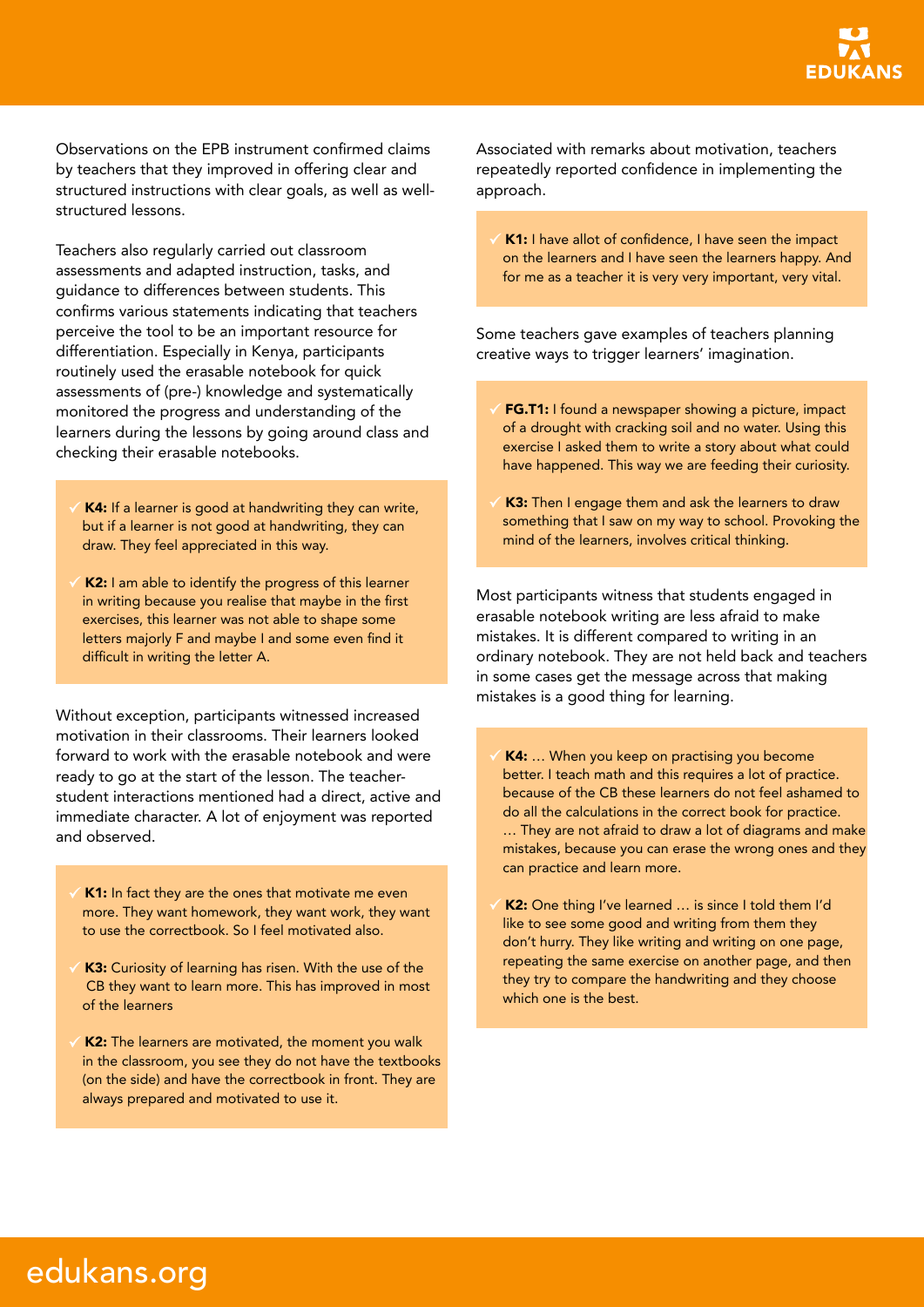### (4) What challenges did they perceive?

Most of the teachers mentioned that they were very content using the erasable notebook. The only thing mentioned in every interview is that the pens that dry out. This is a point that needs attention.

K1: The pen dries up. Although it doesn't dry completely, it dries up for some time and then dries again. It writes again and then dries again. ry. So that is the major challenge that we have faced.

At school level some express need for further in-service training on how the erasable notebook can be used to strengthen implementation of the CBC.

K2: Well, we had the ATL training, but the time located for that time was insufficient. The training never took enough time, to actually empower the teacher to become very efficient. We need more training. [....] The trainer thought we understood but when we went back to the schools, we realised all the teachers had different formats. Those are some of the things why we need more time.

The results on RQ 5 and 6, are based on the focus group discussion with four Kenyan teachers who received a training in applying exercises "Learning to Write" specifically aimed at improving writing proficiency making best use of the erasable notebook.

### (5) How do teachers apply and contextualise writing exercises introduced in the training?

The participants repeatedly mentioned having applied 'Wonderful words', 'Name poem', 'Flash words', 'Word chain', 'Many-more-most', 'Extended sentences', 'High five' and 'What happened'. These tasks stimulated practice to improve automation, handwriting, vocabulary, grammar, spelling and creative writing, which was all new for the participants. All gave examples of how they contextualised the tasks.

A recurrent theme in the focus group discussion was the playful practice of many exercises.

Teacher M: Devised a game, make a physical circle … children standing in a circle … with creating a a chain of word. Moving around. Angela says "Cut". Tony comes (his name starts with T). … Some word never made sense and we laughed.

Their reports on how they applied these exercises pointed towards confidence in selecting and shaping tasks in response to what the situation called for. They would for example select exercises that addressed earlier identified challenges in sentence structure or grammar. In other cases they would respond to the perceived motivation and witnessed fun from the learners' part to spend (more) time on certain tasks.

## (6) How they assess specific sub-skills in writing of their students

The grading scale was designed in rubrics assessment table allowing teachers to score performance on three criteria: audience awareness, text organisation and handwriting. For the grade 5-6 classes sentence construction was added as forth criterion. Teachers were comfortable with the rubrics assessment method because they had been doing this since the introduction of CBC. They also found that the criteria were well aligned with the curriculum and were positive with the addition of standard performance descriptions which they could use for assessment. Providing standards for grading was helpful and guiding for teachers and through feedback also for their students.

## CONCLUSIONS & DISCUSSION

Teachers strongly valued the introduction of the erasable notebook a resource for their learners. In general they applied it as often as they could and in all possible subjects. In Kenya, all teachers stress how it helps to bring the type of teaching that CBC requires into practice in their classrooms. Teachers do not use it as a replacement for notebooks but welcome it as an additional resource to enhance the quality of teaching and learning.

## The approach benefited the quality of teaching and learning

Teachers' detailed reports are confirmed by observation data. There was increased attention for learning activities that involved critical or creative thinking, teachers improved on differentiated teaching and in skills for structured teaching. These benefits are associated with increased motivation by students and teachers alike. Teachers and learners reinforced each other in working together intensely. It brought out creativity in teachers in preparing customised writing exercises for their lessons.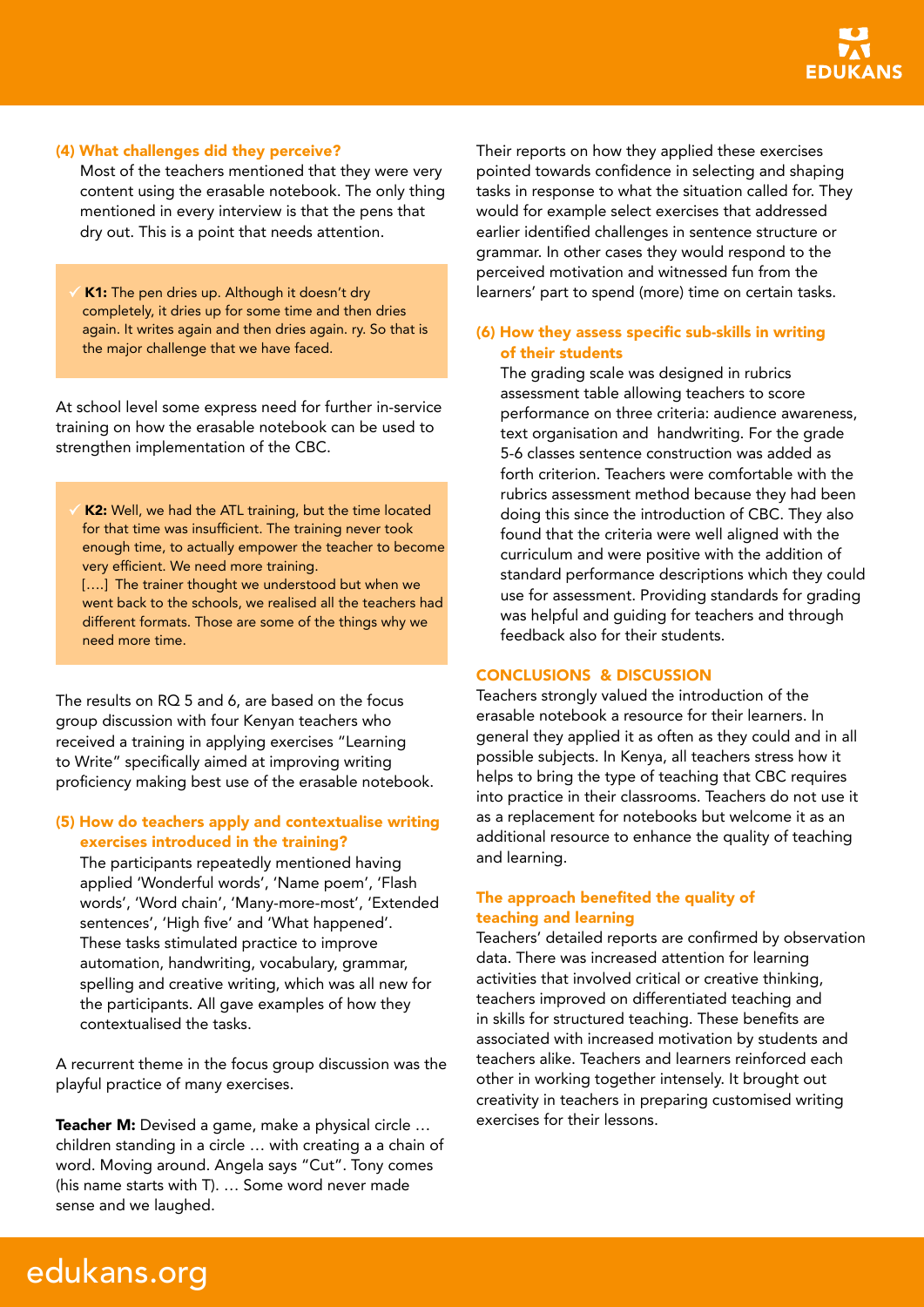

## The results cannot solely be attributed to the introduction of the erasable notebook

The resource was delivered together with the teacher guide "Learning to Write, Writing to Learn" and a two day teacher training. Teachers report that the teacher guide, training and post training peer-support together increased their confidence to use the tool and prepare well for their lessons. Also, the pedagogical approach behind most writing exercises could also be realised with ordinary (non-erasable) notebooks.

### It does however offer unique advantages for teaching and learning

In the context of the rural classrooms it stimulates the brain in often poorly resourced and non-stimulating classroom environments. The erasable feature of the tool facilitates teachers to elicit powerful learning activities in the context of writing. Learners joyfully engage in a sequence of writing, assessing, comparing, rewriting, drawing, erasing and revising activities. Moreover, they are far less held back by the fear of making mistakes. This helps develop a growth mindset (Dweck, 2016).

#### The dry pens are a challenge

The pens dried up and needed to be replaced regularly. Another challenge is the availability of sufficient time for teacher professional development.

### Teachers contextualise (playful) writing tasks with confidence

Early findings point out teachers ability to adapt tasks to their own context and carry them out with confidence. Playfulness is a recurring element of writing exercises that teachers design themselves. A grading scale containing standard descriptions to assess the quality of audience awareness, handwriting and text organisation is a promising tool for professional development of language teachers. It is aligned with rubrics assessment that is carried out in CBC and adds important guiding elements for precise (formative) assessment.

With these current results we can reflect on a number of questions:

### 1. Can we single out the active working ingredients behind the positive user experience and use these to strengthen the intervention?

Underlying the apparent success of the approach studied, we do not know the relative importance of the different elements. These are: 1. Erasable notebook with its unique features (erasability,



multiple use); 2. Exercise book with writing tasks, 3. Grading table to assess writing, 4. Teacher training sessions and 5. Peer guidance in schools. We are inclined to conclude that the first mentioned element (the erasable notebook itself) is central to all positive perceptions and benefits. What would happen if one or more of the other four elements were taken out? This may be relevant for future implementation.

### 2. Which insights are worth sharing to inspire educational development programmes?

The attention channelled towards international reading programmes, is not matched by attention for writing. In this case we have studied an innovative intervention that is observed to potentially boost the development of writing skills. This is a promising discovery for literacy development with potential large impact for learning and development of individual learners in deprived contexts. Another insight is the potential to help teachers to implement new competency based curricula. Everywhere pedagogical reforms are taking place, mostly with mixed results and large implementation challenges in the field. This practical writing intervention could be a practice to consider.

## 3. What should be the focus of further research?

This design of this intervention was inspired by studies that highlight the importance of writing. If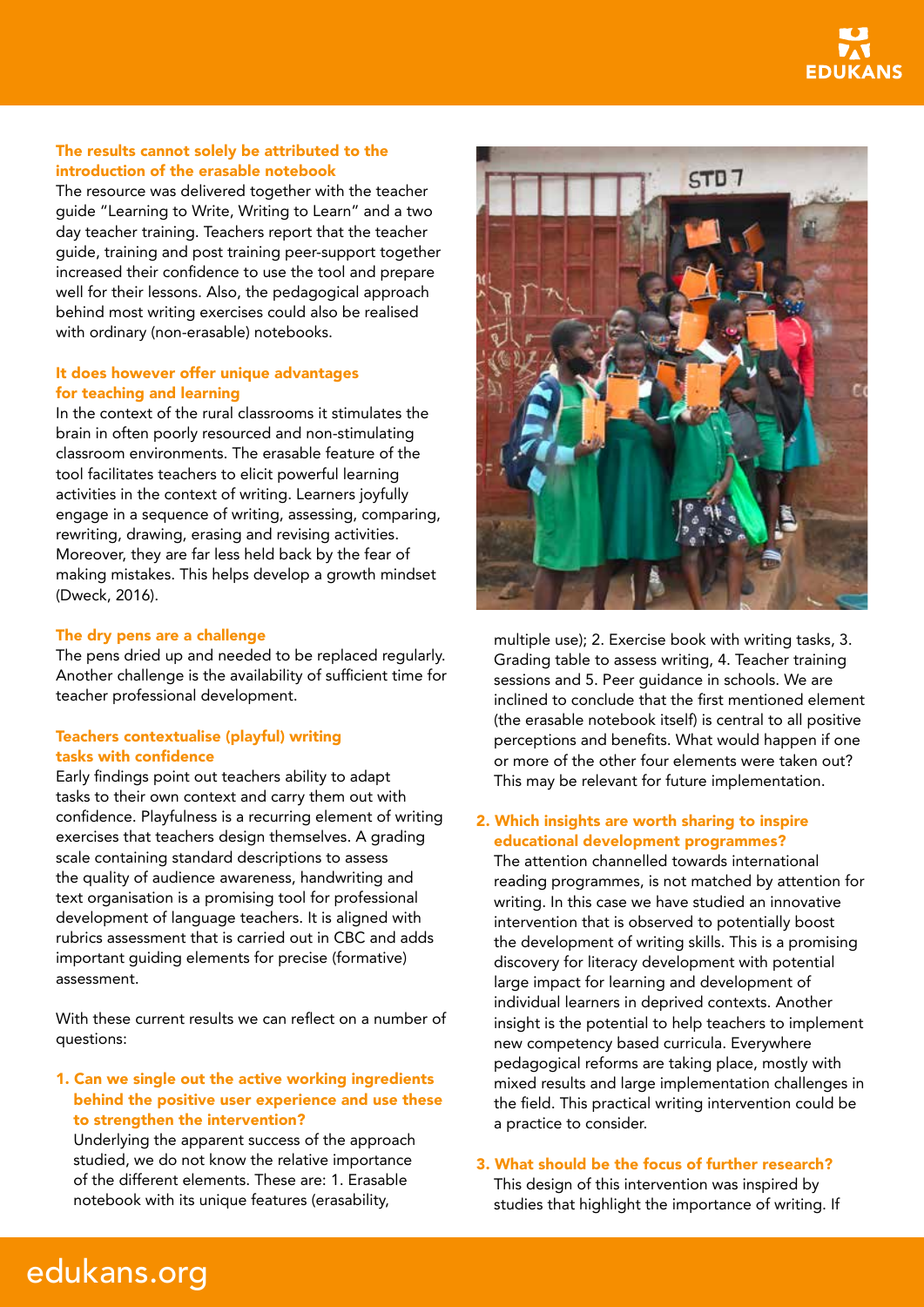

teachers routinely apply the right focus, writing tasks can have a huge impact in cognitive development. As mentioned above, writing is a key skill for literacy development next to reading. Writing is often regarded as the most challenging skill to teach and learn. Its demands on motoric skills, cognitive and linguistic abilities and awareness of text and social conventions poses problems for teachers and learners alike. This study points out that systematic instruction in fundamental writing can be adapted in large classroom in rural African primary schools. Building on the current findings, further research with a focus on writing instruction in lower income countries could contribute to the design of additional pathways for literacy development.



#### REFERENCES

- Altinyelken, H. K., & Hoeksma, M. (2021). Improving educational quality through active learning: Perspectives from secondary school teachers in Malawi. Research in Comparative and International Education, 16(2), 117-139.
- De La Paz, S., & McCutchen, D. (2011). Learning to write. Handbook of research on learning and instruction, 46-68.
- Dweck, C. (2016). What having a "growth mindset" actually means. Harvard Business Review, 13, 213-226.
- Grabe, W., & Kaplan, R. B. (2014). Theory and practice of writing: An applied linguistic perspective. Routledge.
- Graham, S. (2018). Evidence-based writing practices: A metaanalysis of existing meta-analyses. I M. Braaksma, KR Harris & R. Fidalgo (red.), Design Principles for Teaching Effective Writing: Theoretical and Empirical Grounded Principles (s. 13–37). Studies in Writing, 34.
- Graham, S., & Rijlaarsdam, G. (2016). Writing education around the globe: Introduction and call for a new global analysis. Reading and Writing, 29(5), 781-792.
- Hochman, J. C., & Wexler, N. (2017). The writing revolution: A guide to advancing thinking through writing in all subjects and grades. John Wiley & Sons.
- Kyriakides, L., Creemers, B. P., & Antoniou, P. (2009). Teacher behaviour and student outcomes: Suggestions for research on teacher training and professional development. Teaching and teacher education, 25(1), 12-23.
- Purves, A. C. (1992). Reflections on research and assessment in written composition. Research in the Teaching of English, 108-122.
- Schweisfurth, M. (2013). Learner-centred education in international perspective: Whose pedagogy for whose development?. Routledge.
- Van de Grift, W. (2007). Quality of teaching in four European countries: A review of the literature and application of an assessment instrument. Educational research, 49(2), 127-152.
- Van Weijen, D., & Janssen, T. (2018). High-quality writing instruction in Dutch primary education. A framework for national assessment. L1-Educational Studies in Language and Literature, 18, 1-41. https:// doi.org/10.17239/ L1ESLL- 2018.18.03.03
- Westbrook, J. (2013). Pedagogy, curriculum, teaching practices and teacher education in developing countries.